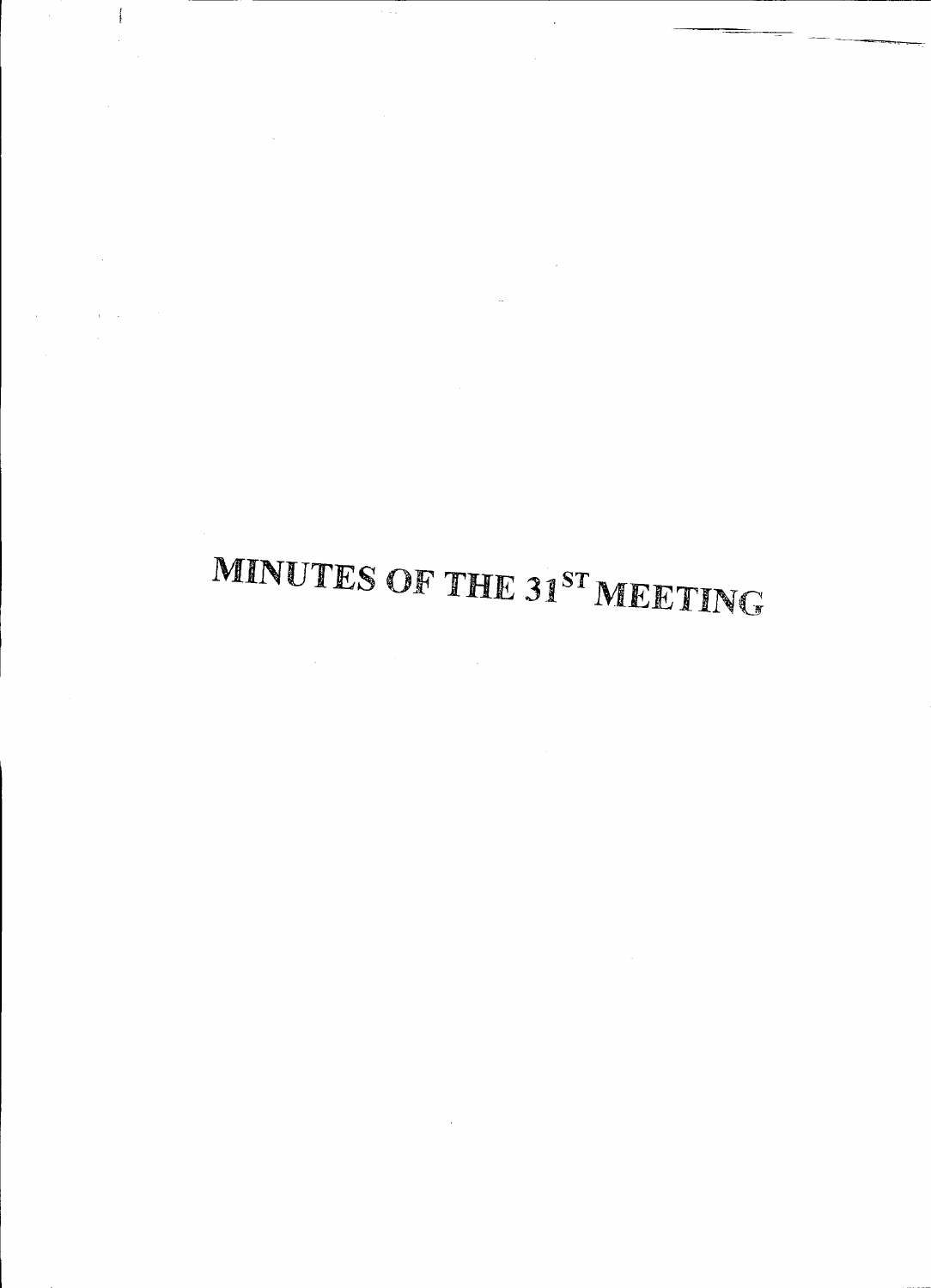#### FEDERAL GOVERNMENT EMPLOYEES HOUSING FOUNDATION  $\sim$   $\sim$  SHAHEED-E-MILLAT SECRETARIAT \*~¥~",;:e;

وأرواجهما

#### $3.4(2)/92$ -HF(A)

 $\mathcal{O}$  )

#### Is lamabad the 30th January, 1992.

#### Ibject:- MINUTES OF THE 31ST MEETING OF THE EXECUTIVE COMMITTEE OF THE BOARD OF GOVERNORS HELD ON 9TH JANUARY, 1992.

A copy of the minutes of the 31st meeting of the Executive Committee the Board of governors held on 9th January, 1992, is forwarded herewith for iformation and necessary action.

> (Hamid Hakim Khan) Director (Finance/Admn)

P.S. to Secretary, M/o Housing & Works, Islamabad.

Mr. Jalees Ahmad Siddiqui, Joint Secretary (Works), *MIa* Housing & Works, '

Mr. M.I. Rajput, 01r@ctor General, Pak-PWD, Islamabad.

Mr., Mukhtar Ahmad, Financial Adviser' (Works), Islamabad.

Mr. Muhammad Aslam, Joint Secretary, Cabinet Division, lslamabad.

Mr. Mohammad Yunus Khan, Deputy Secretary, Horks Division, Islamabad.

Mr. Sarshar Ali Malik, OSO(P&EC) , Works Division, Islamabad.

,

,

Dr. M. Rasooi Khan, Director General, Housing Foundation.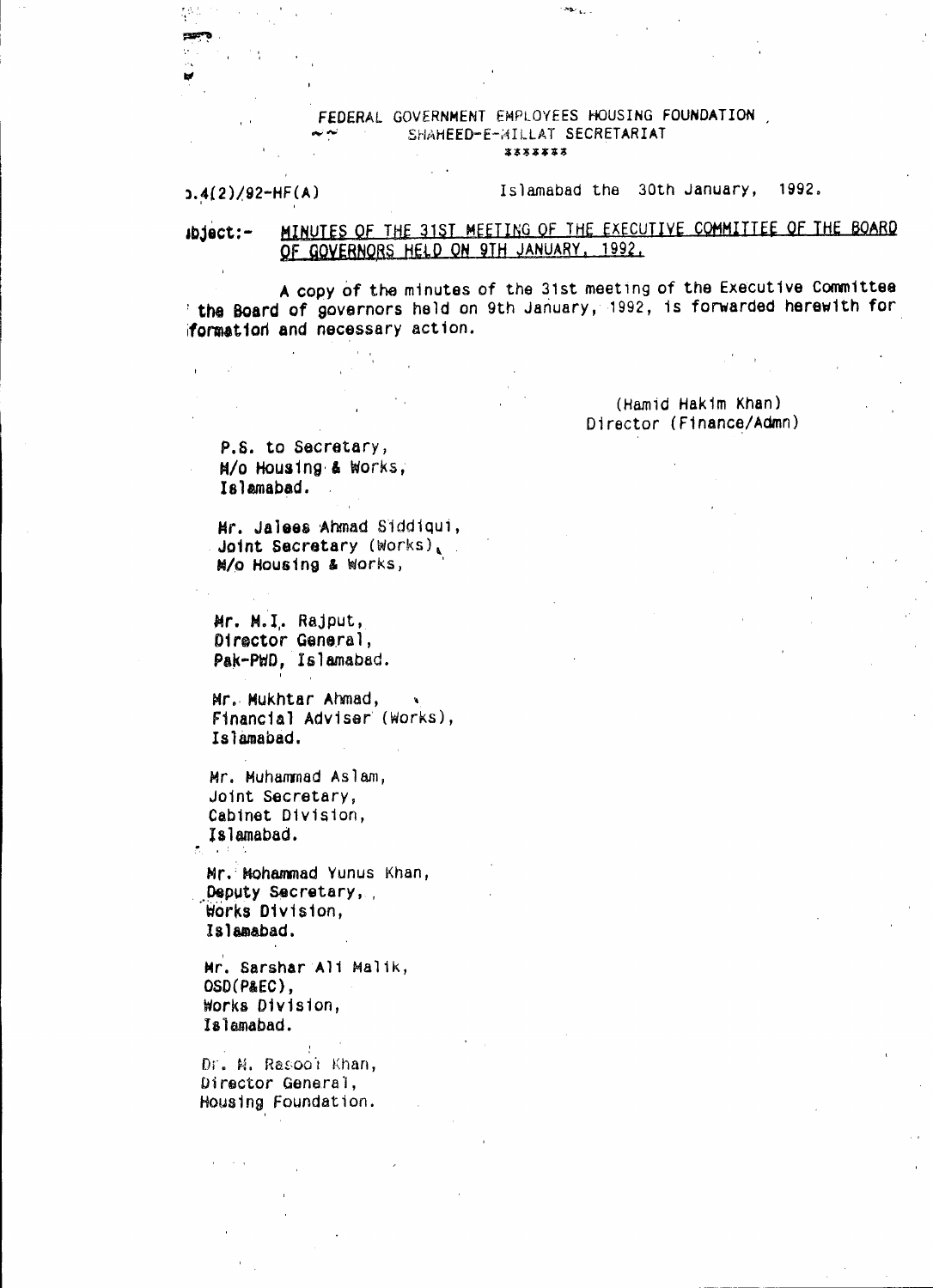- Mr. Manzoor Hussain, 9. Additional Secretary, Establishment division Representative of Category-I
- Mr. Gulzar Ahmad,  $10.$ Deputy Sacretary, M/o Interior, Representative of Category-II
- Mr. Mohammad Siddig Kiani,  $11.$ Section Officer, M/o Religious Affairs, Representative of Category-III
- 12. Maul Mohammad Nawaz, Section Officer, M/o Foreign Affairs, Representative of Category-IV
- Mr. Taseer Hussain Kardar,  $13.$  $0.S.D.$ M/so Food and Agriculture, , Representative of Category-V
- Hv. Mohammad Sharif, 14. Daftri, Finance Division, Representative of Category-VI

Copy also forwarded for information to:-

Mr. Moin Ahmad Siddigi,  $\sim$  Director (E), Housing Foundation.

1,

- Mr. Abdul Hamid Arif,  $\cdot$  2. Director (Technical-I), Housing Foundation.
- Mr. Qamar Shah Khan,  $3.$ Director (Technical-II), Housing Foundation.

Director (Finance/Admn)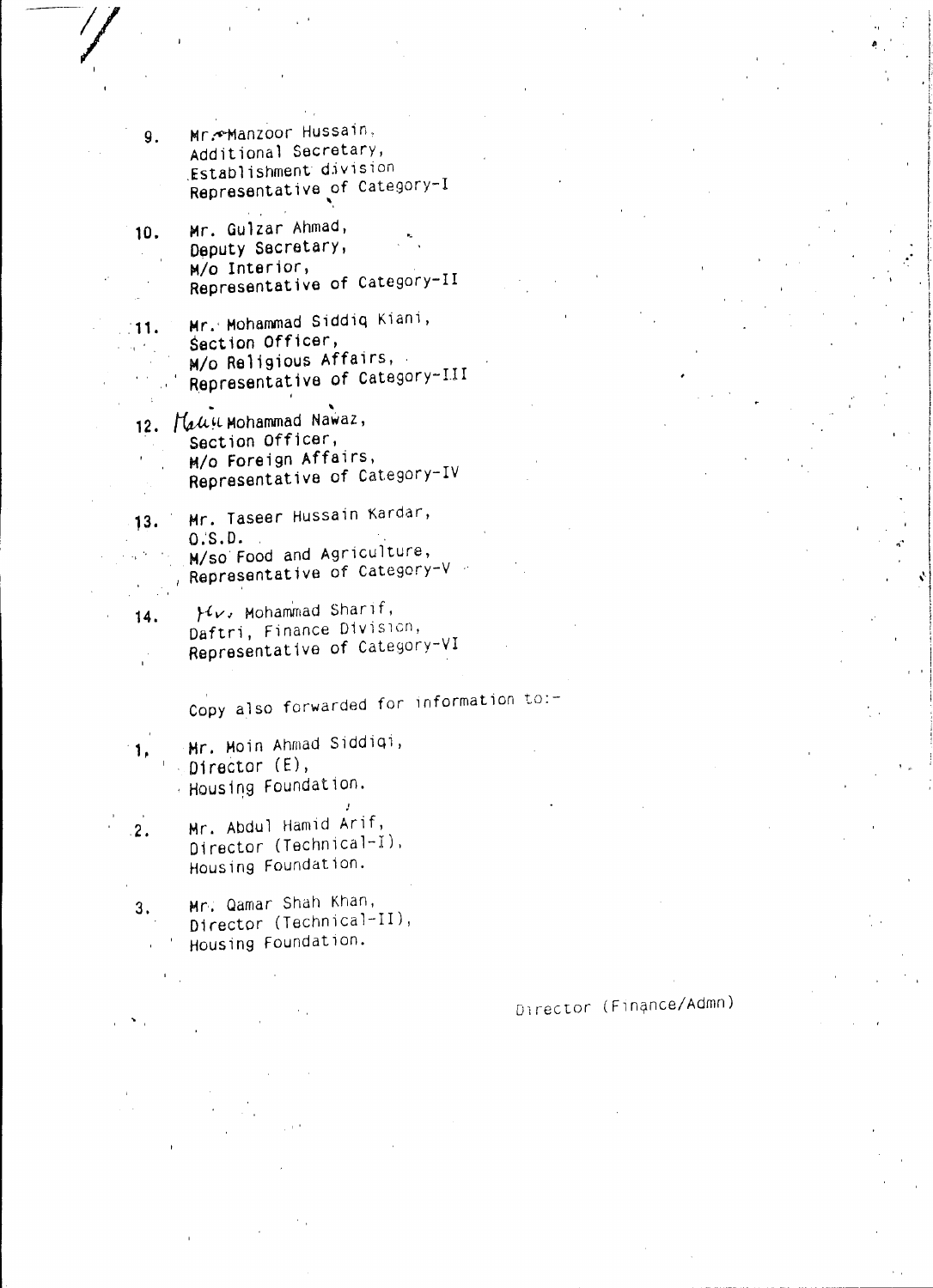#### FEBERAL GOVERNMENT EMPLOYEES HOUSING FOUNDATION SHAHEED-E-MILLAT SECRETARIAT  $\mathbf{q}$ \*\*\*\*\*\*

#### MINUTES OF THE 31ST MEETING OF THE EXECUTIVE COMMITTEE  $\mathbf{g}^{\text{max}}$ OF THE BOARD OF GOVERNORS HELD ON 9TH JANUARY, 1992.

The 31st meeting of the Executive Committee of the Board of governors of the Housing Foundation was held in the Committee room. of the Works Division on the 9th January, 1992. The meeting commenced with recitation from the Holy Quran by Dr. Mohammad.

Basool Khan, Director General, Housing Foundation.

 $\frac{1}{2}$   $\frac{1}{2}$  a list of the participants of the meeting is annexed. Housing  $vide$ 

The items on the agenda circulated earlier. Foundation No.4(1)/92-HF dated 7-1-1992 were then discussed one by one in the light of the working papers.

## CONFIRMATION OF THE MINUTES OF THE LAST MEETING:

The minutes of the 30th meeting of the Executive Committee Were confirmed.

**ATE ATE AND A** 

 $\Omega_{\rm M}$  ,  $\Omega_{\rm M}$ 

ACCOUNTS AND AUDITOR'S REPORT FOR THE PERIOD ENDED 30TH JUNE, 1991;

3. The accounts and Auditor's report of the Foundation for the "pariod ended 30th June, 1991 were approved in the meeting. It was, however, desired that the incidental expenses, mentioned in para 3.7 of the Auditor's note to the accounts may include any relief which could be given to the allottees. The Committee also decided that detailed information as required in the audit observation should be completed within three months...

## DIRECTORS' REPORT:

The meeting having gone through the draft Directors' report placed before it desired that it should be suitably revised in accordance with the requirements of relevant provision in the Companies Ordinance, 1984 before it is submitted to the Chief Executive for signatures.

## BUDGET FOR THE YEAR 1991-1992:

It was decided that the budget of the Foundation for the year 1991-92 needed revision as it did not contain information regarding The Committee constituted a Sub-Committee comprising the following and desired that the budget including the proponels for the creation of new posts and purchase of vehicles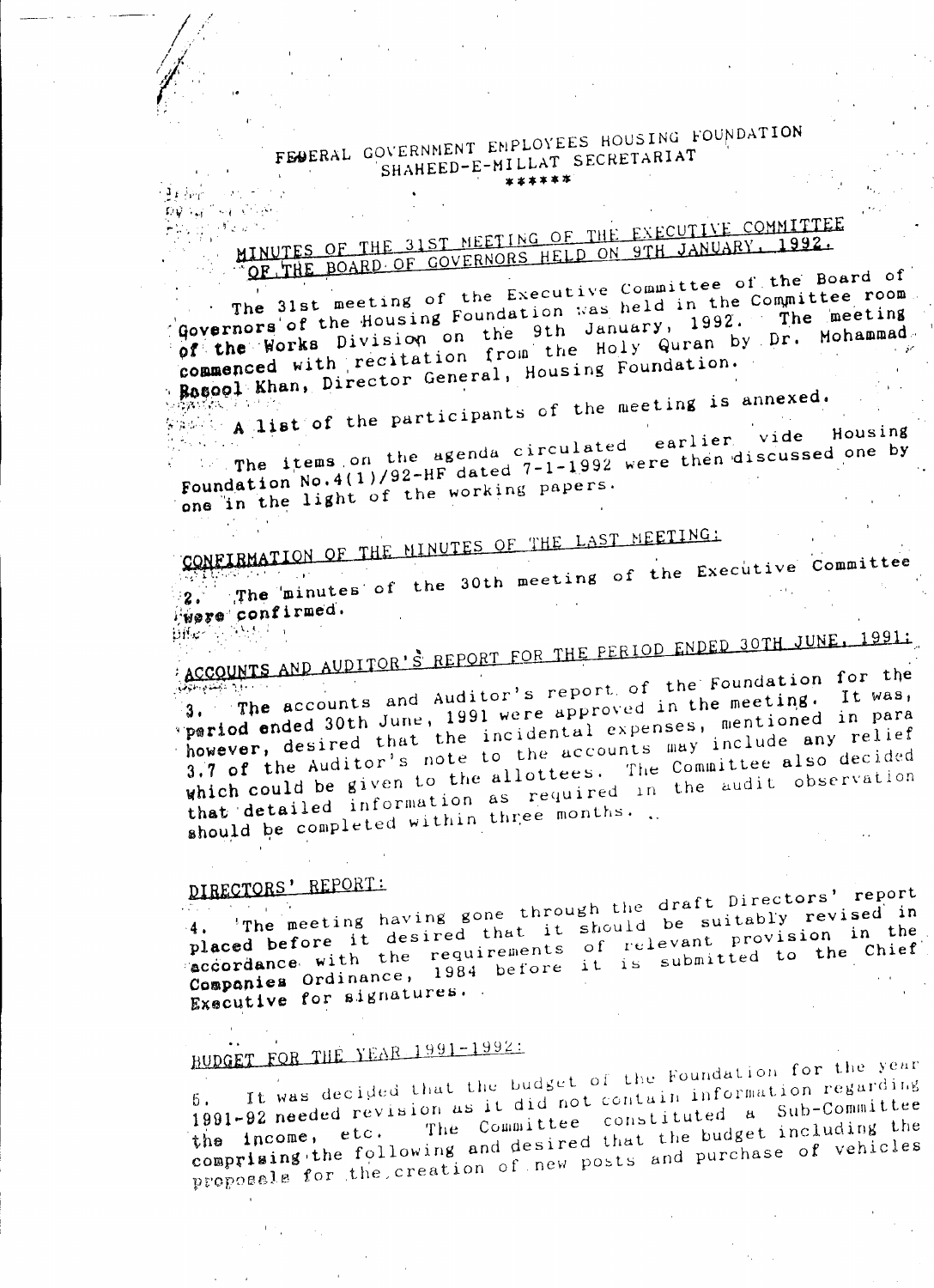for Phase-I Extension should be suitably revised giving full justification and submitted for scrutiny in the first instance to the Sub-Committee before its approval by the Executive Committee:-

Chairman

 $M$ ember

Member

Member/Secretary

2

- $\sim$   $\sim$ i) Mr. Manzoor Hussain, Additional Secretary, Establishment Division.
- ii) Mr. Jalees Ahmad Siddigi, Joint Secretary, Works division.
	- iii) Mr. Mukhtar Ahmed, Financial Adviser (horks)
	-
	- iv) 'Mr. Hamid Hakim Khan, Director  $(F \& A)$ , Housing Foundation.

## AGENDA, DATE AND VENUE OF FIRST ANNUAL GENERAL MEETING:

The meeting agreed that the first Annual General Meeting of the Foundation may be held on Monday the 10th February, 1992, and its agenda may include the following :-

- To consider and adopt the accounts and the reports of Auditors and the Executive Committee for the period ended  $\mathbf{i}$ )
	- To appoint auditors for the year 1991-92 and fix their 30th June, 1991.  $\pm i$ ) remuneration.

The venue of the meeting was left to be decided by the Foundation.

## APPOINTMENT OF AUDITORS FOR THE YEAR 1991-92.

The meeting was informed that M/s. Taseer Hadi Khalid and Co., Chartered Accountants, were appointed auditors of the Housing Foundation on a fee of Rs.18,500.00 for the year 1991 with the approval of the Executive Committee and that they have offered their services for reappointment for the year 1991-92. The Committee agreed to accept their offer on the same terms and conditions as for the period ended 30th June, 1991.

## PROGRESS OF THE HOUSING SCHEME:

The Director General, Housing Foundation explained briefly the over all progress made under the Housing Scheme for Federal  $8.$ Government Employees on Ownership Basis since its inception. He also explained that the progress of construction of houses under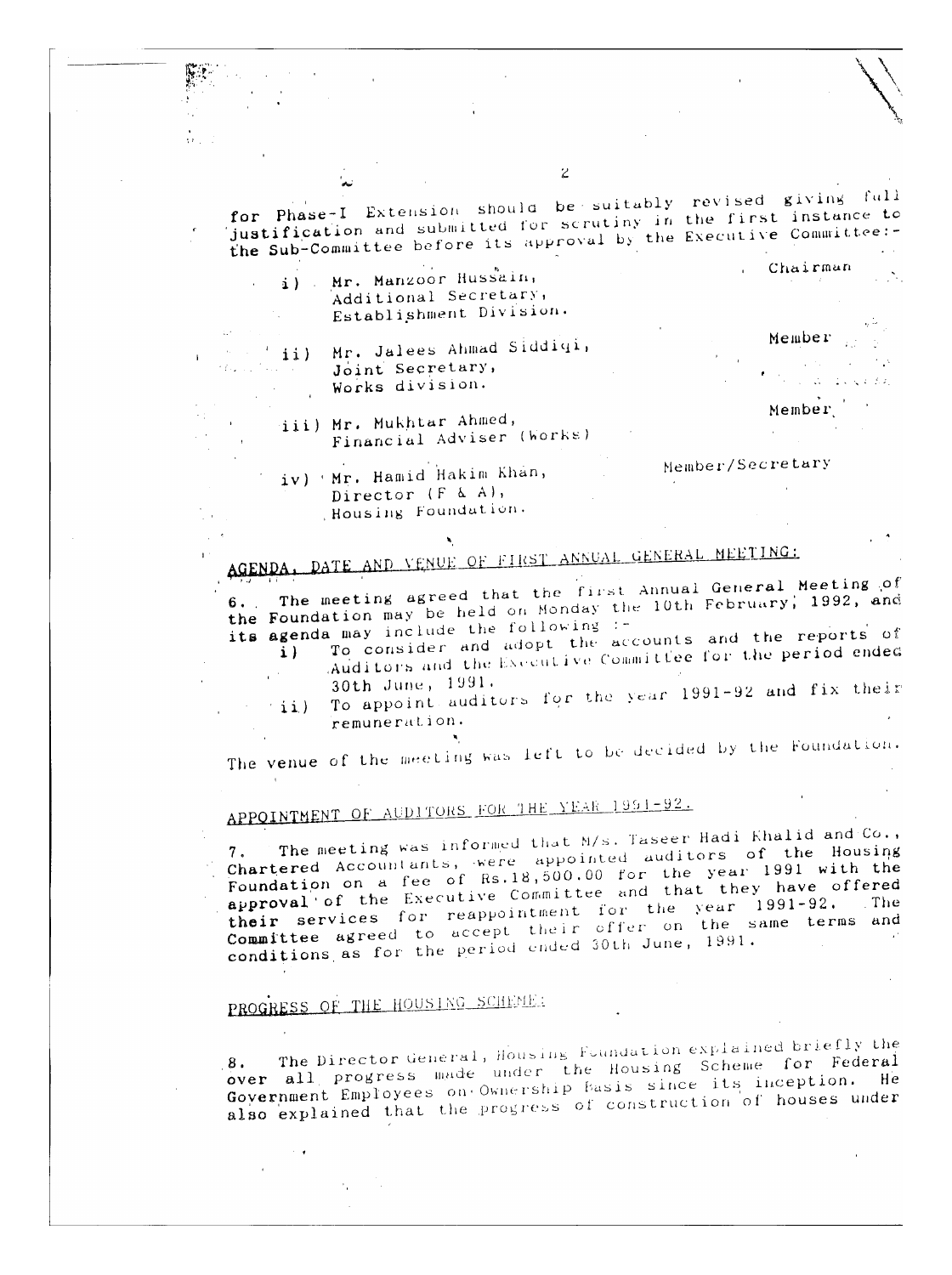Phase-I was behind the schedule. Enumerating the various reasons for the slow progress, which though beyond the control of Housing Foundation and the contractors, he informed the Committee that one of the reasons is certainly the inefficiency and mismanagement by some of the contractors. He added that the contractors whose work was found to be slow were being regularly issued necessary notices by the Foundation to speed up their progress failing which penal action as per contract agreement shall be initiated. A suggestion was made in the meeting that the contract of those of the contractors whose work was found to be un-satisfactory should be Director General Housing Foundation stated that cancellation of contracts rightaway at this stage may  $not$ necessarily be in the interest of the scheme. To a query about the provision of gas and electricity in the area, it was explained that there was no progress about the provision of gas and that CDA was being constantly pursued to move the agency concerned in this It was, however, made clear that the provision of electricity was likely to be delayed as according to the latest targets intimated by CDA, electricity in 1-8 sector will be provided by December, 1992 and in G-11 by December, 1993. It was opined that the matter be pursued through once the accommodations' are made ready the concerned agencies will naturally be pressurised by the owners also to do the needful at the earliest.

3

In this connection a proposal was made by Mr. Mohammad Aslam, Joint Secretary, Cabinet Division, that the employees of WAPDA and Gas Company may be considered for allotment of houses under the scheme as they play a substantial role in furthering the cause of the Scheme. He stated that if they could not be considered under quota, they may be considered discretionary quota. The Chairman directed that a paper should be prepared on the subject.

progress it was also While dwelling on the subject of mentioned that some of the plots were in depression and needed to be filled before starting construction on them. It was clarified that the allottees concerned were not willing to pay the cost of the filling or basement. The Committee thereupon decided to ask them to opt for one of the following :-

- i) to pay the cost of filling of depression;
- 
- to have a basement constructed at their cost;  $\mathbf{u}$
- iii) to surrender the plot and take an alternative plot in  $Phase-II.$

With regard to plots of category IV, V & VI in sector G-11 which are in depression a suggestion was made that even if it is not possible to construct basement at economic cost, store may be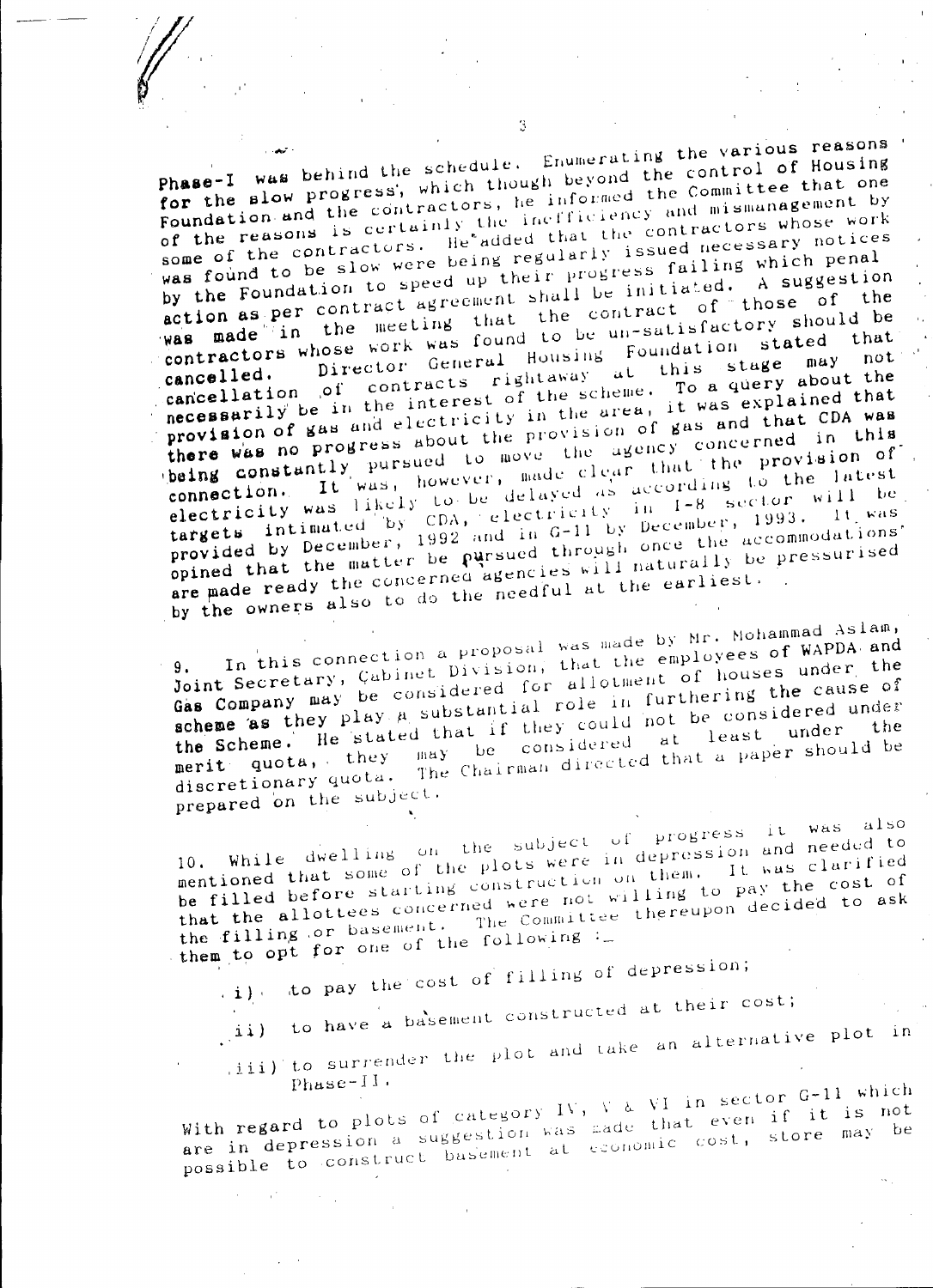constructed wherever possible instead of getting it filled. It was also suggested to obtain the option of those allottees in this connection.

## LAUNCHING OF PHASE-II (PRINTING OF BROCHURE):

The Committee agreed in principle to an expenditure of Rs. 2, 50, 000.00 being incurred on the printing of 15,000 copies of the brochure for Phase-II of the Scheme. It, however, desired that the draft should first be scrutinised by the Budget Sub-Committee whose views, if any, would be placed before the Chairman of the Executive Committee.

### REVIEW OF SCOPE OF WORK FOR PHASE-T EXTENSION AND APPOINTMENT OF CONSULTANTS:

Mr. Mohammad Aslam, Joint Secretary, Cabinet Division, stated in the meeting that the Cabinet Secretary had submitted a summary to the Prime Minister and a decision thereon would have a bearing on the proposals. It was, therefore, decided that a decision in the matter may be awaited before proceeding further.

#### ACCOUNTS MANUAL:

The Committee agreed to the proposal that the Accounts Manual  $4.3<sub>1</sub>$ be finalised by the Foundation itself and brought before the<br>Executive Committee after finalisation. A period of three months was allowed for this purpose after the Annual General Meeting.

### DELAYED/NON-PAYMENT OF COST OF LAND:

The Committee was informed that some allottees have not so far  $14.$ paid the cost of land though under the terms of allotment for failure to pay the cost of land in time the allotment should be The Committee agreed to the following proposals: cancelled.

In a case where an allottee fails to pay the cost of land  $\mathbf{i}$ ) within the period specified in the allotment letter, a registered notice asking the allottee to pay the cost of land within 30 days will be issued making it clear that if he failed to pay the cost of land within the notice period, his allotment shall stand canceled.

In all cases where notices had been issued in the past,  $i \in \mathcal{L}$ but the persons concerned failed to pay the cost of land, final notices by registered post be given once again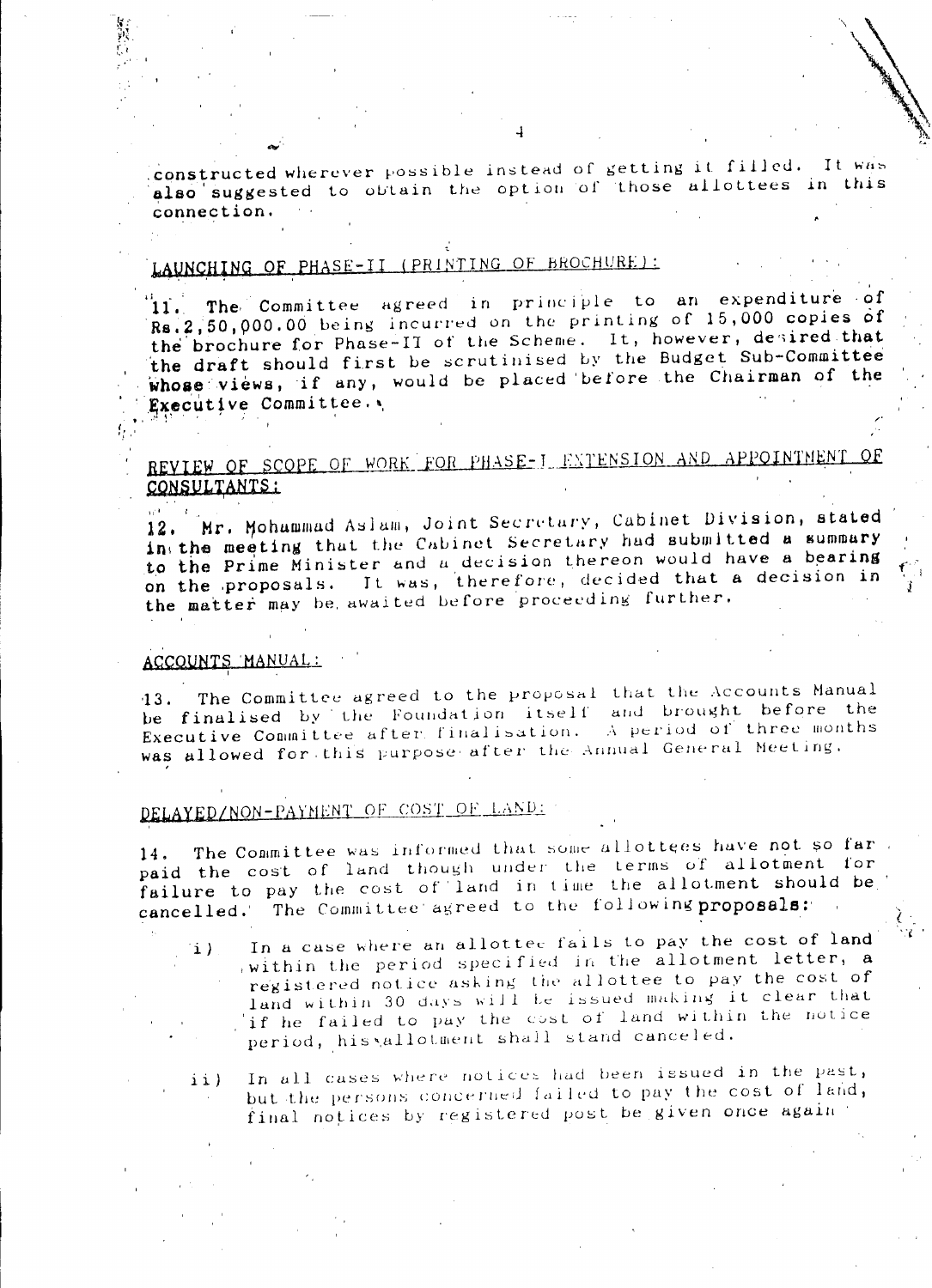ensuring that the addresses were correct, asking the persons concerned to deposit the cost of land within 30 days, making it clear that if the defaulters failed to make the payment within the notice period their allotments shall stand cancelled.

#### LEVY OF SURCHARGE ON ACCOUNT OF NON-PAYMENT OF INSTALMENTS FOR COST OF CONSTRUCTION:

The proposal for raising the rate of surcharge from the  $15.$ present 1% to 1.25% per month for the period of default and the amount due was not agreed to.

As for grant of extension in the period for payment of  $16.$ instalments and exemption from the payment of surcharge, the Committee agreed to the following proposals:-

- i) Since the instalments after the first instalment on account of cost of construction are required to be paid six monthly, it would not be proper to extend the period for payment of instalments beyond six months except in very exceptional cases to be decided by the Chairman, Executive Committee.
- ii) Payment of surcharge may be waived in really deserving cases like demise of the allottee, occurrence of theft, dacoity, etc. Such cases may be decided on case to case basis.
- iii) If an allottee has paid at least 45% of the cost of construction or two instalments, whichever is less, extension for payment of instalments beyond six months without surcharge may be allowed in the following types. of  $cases:$ 
	- till the loan where he has already applied.  $a)$ is sanctioned. for loan to a loan giving agency.
	- where the commencement of  $b)$ work is unduly delayed for some reasons and the Housing work. Foundation is not in a position to issue certificate of commencement of work.

Subsequent, instalments in the cases at (a) and (b) above will accordingly be rescheduled.

upto three. months after the award of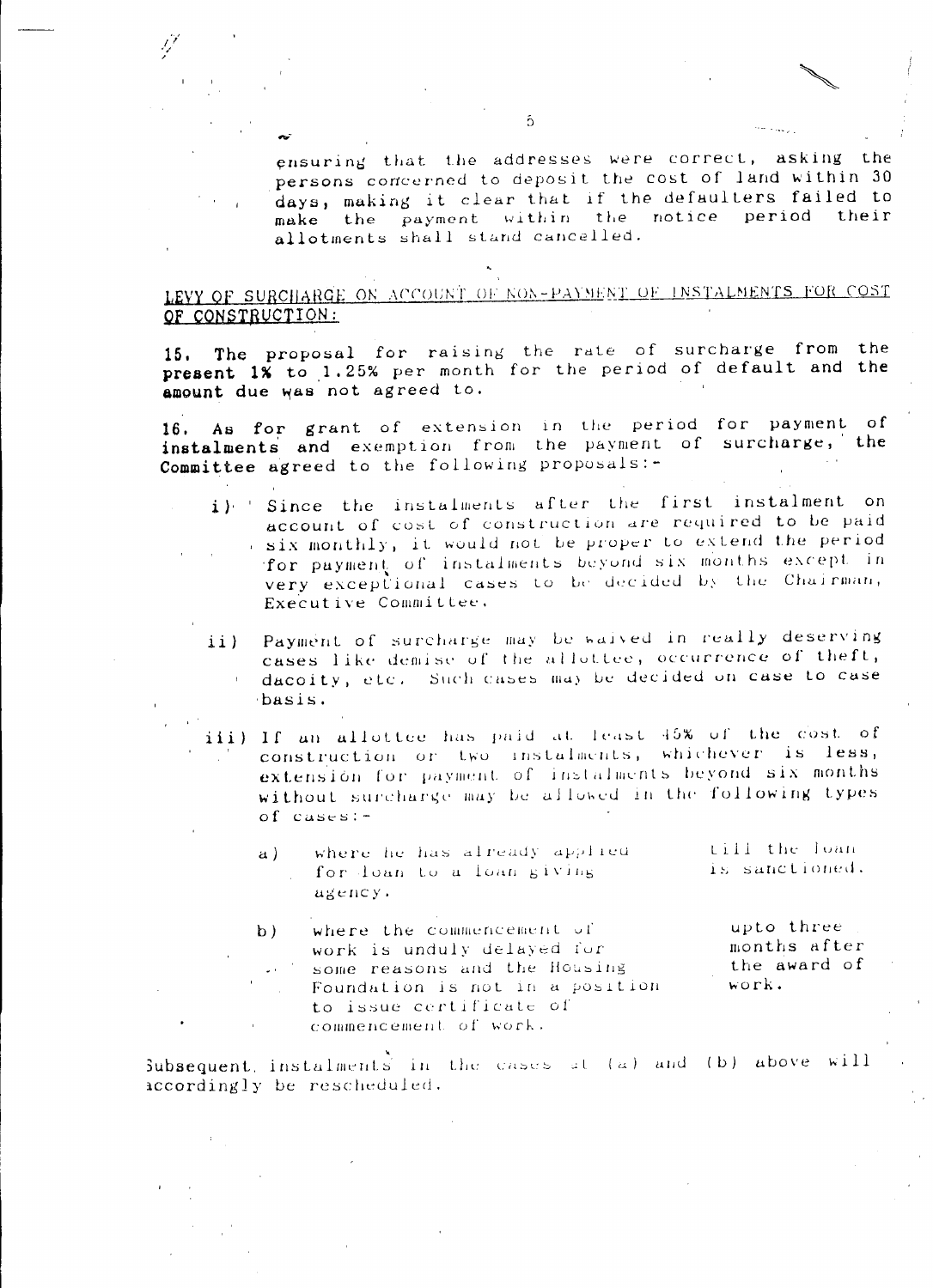## EFFORTS FOR SECURING LOAN FROM THE MINISTRY OF FINANCE ETC.

The Executive Committee appreciated the efforts made by the Housing Foundation for securing loans to tide over the financial difficulties of the allottees.

## HIRING OF RESIDENTIAL ACCOMMODATION:

The Executive Committee was informed that the employees of the Housing Foundation were neither entitled to allotment  $18<sup>2</sup>$  $\Omega$ residential accommodation from the Estate Office pool nor was hiring facility available to them. It was also explained in the meeting that the Foundation was not in a position to bear the expenditure on hiring of accommodation. Recognising the genuine difficulties faced by the employees as well as the Foundation, the Committee agreed to the payment of house rent allowance at the rate of 60% of their basic pay per month to the employees excluding those who have already been allotted Government accommodation by the Estate Office.

#### MEDICAL FACILITIES:

 $\triangleright$  19. The proposals as contained in the working paper for providing medical facilities were not agreed to. Instead, it was decided that complete data regarding the employees of the Housing Foundation should be prepared and provided to Mr. Taseer Hussain Kardar, representative of category-V, who will prepare a scheme for providing medical facilities to the employees of the Foundation. The scheme when received from him would be placed before the Executive Committee for consideration and approval.

## REFUND OF MONEY TO APPLICANTS WHOSE LENGTH OF SERVICE WAS LESS THAN 20 YEARS:

The Committee agreed that all the eligible applicants who could not be considered in Phase-I on account of their service being short of 20 years on 1.9.1988 and who were willing to remain. on the waiting list be considered for allotment of houses of their entitlement in Phase-II of the scheme, if they so desired, otherwise their deposited money will be refunded.

The meeting ended with a vote of thanks to the Chair.  $21.$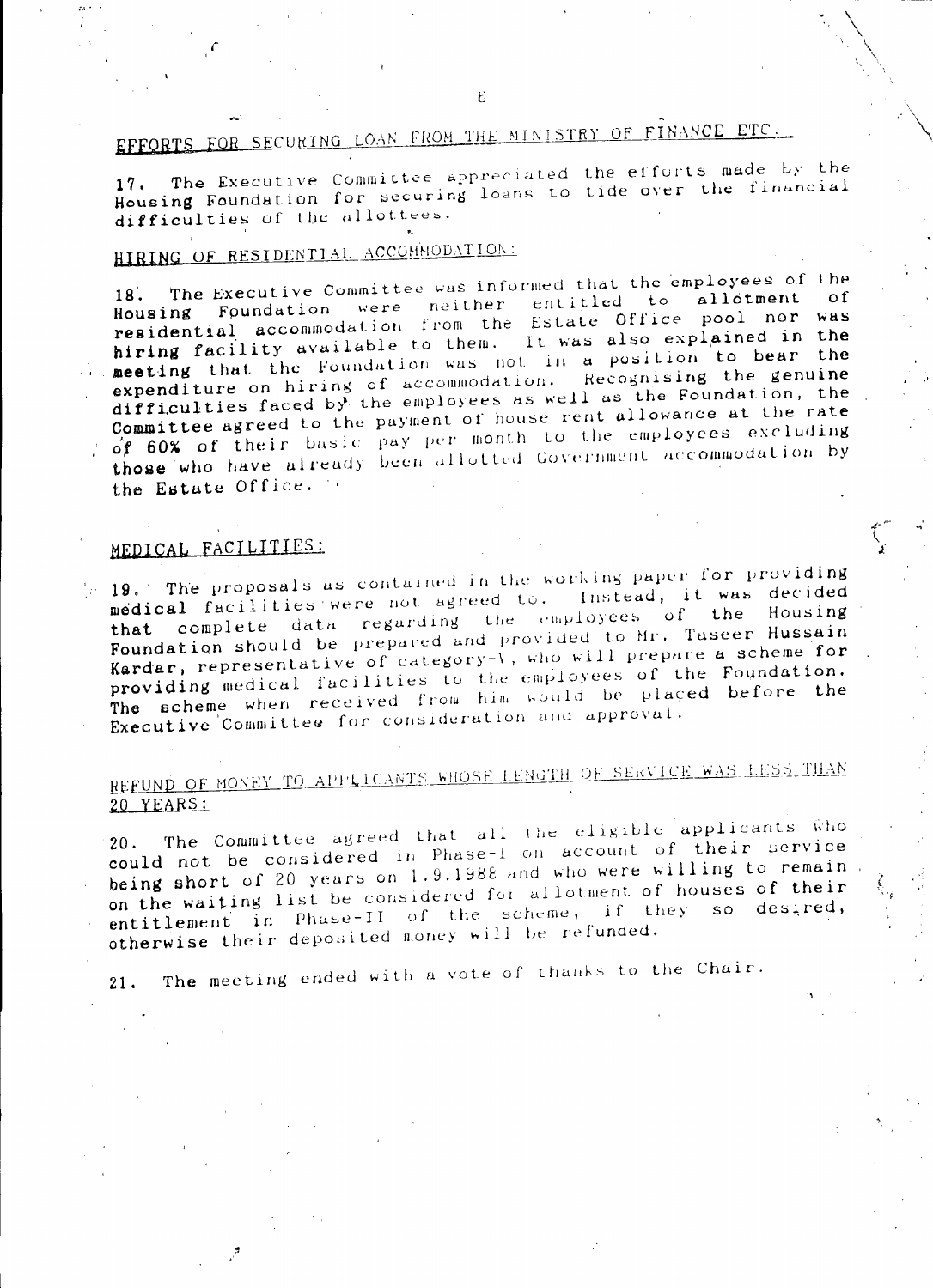#### LIST OF PARTICIPANTS

¥. Mr. G. A. Jahangir, Secretary, Ministry of Housing & Works, Islamabad.

Mr. Jalees Ahmad Siddiqui, Joint Secretary (Works), M/o Housing & Works,

Mr. M.I. Rajput, Director General, Pak-PWD, Islamabad.

Mr. Mukhtar Ahmad, Financial Adviser (Works), Islamabad.

Mr. Muhammad Aslam, Joint Secretary, Cabinet Division, Islamabad.

Mr. Mohammad Yunus Khan, Deputy Secretary, Works Division, Islamabad.

Mr. Sarshar Ali Malik. OSD(P&EC), Works Division, Islamabad.

Dr. Mohammad Rasool Khan, Director General, Housing Foundation.

Mr. Manzoor Hussain, Additional Secretary, Establishment division

Mr. Gulzar Ahmad, Deputy Secretary, M/o Interior,

Mr. Mohammad Siddig Kiani, Section Officer, M/o Religious Affairs,

Cahirman

Member

**Member** 

Member

Member

Member

Member

Secretary

Representative of Category-I

Representative of Category-II

Representative of Category-III

ANN E